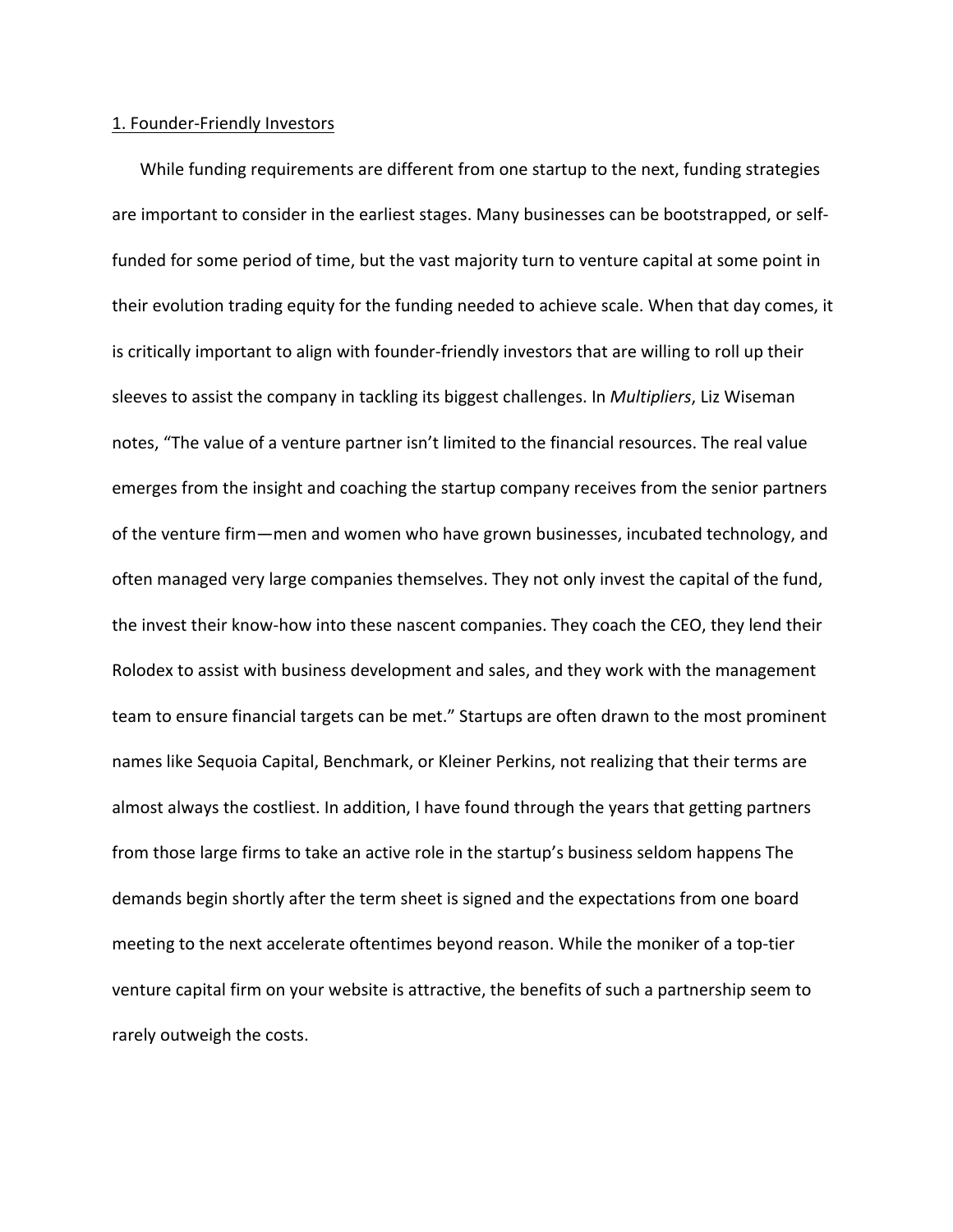The landscape has changed dramatically over the past 15 years in particular as successful young entrepreneurs have amassed personal fortunes and launched new venture funds. Large, established companies have built dedicated venture arms in an effort to place early bets on emerging technology trends. Many such firms aren't always as edgy when it comes to discussions about valuation and often won't require a board seat in exchange for their investment. This allows young companies to postpone the inevitable shift of influence that occurs over time as companies grow and add new board members.

With additional capital not only comes dilution in equity, but also new voting members to the board of directors. As the startup grows and hits new milestones, the mix of board members may not always share the same vision as the founders and senior executives in charge of the company's day‐to‐day operations. Founder friendly investors take the time to better understand the long game, more often voting to support the vision of the company's leaders instead of pushing more aggressively for a speedy exit. In *Upstarts* by Brad Stone, he references the dynamics that were in place as CEO Travis Kalanick initiated discussions for Uber's fourth round of financing. "He opened dialogue with half a dozen large investors and ran the process as an auction, searching not just for the most capital of the highest valuation, but for a powerful partner who could facilitate Uber's coming global expansion."

Nobody puts more blood, sweat, and tears into a company than its founders and early employees. The sacrifices that accompany working for early‐stage companies with big dreams and limited resources are often extraordinary. When it comes time to raise capital, it's important to keep in mind that protecting equity is critical. That needs to be balanced with the inevitable need to secure the funding necessary to achieve scale. Be wary of ceding too much